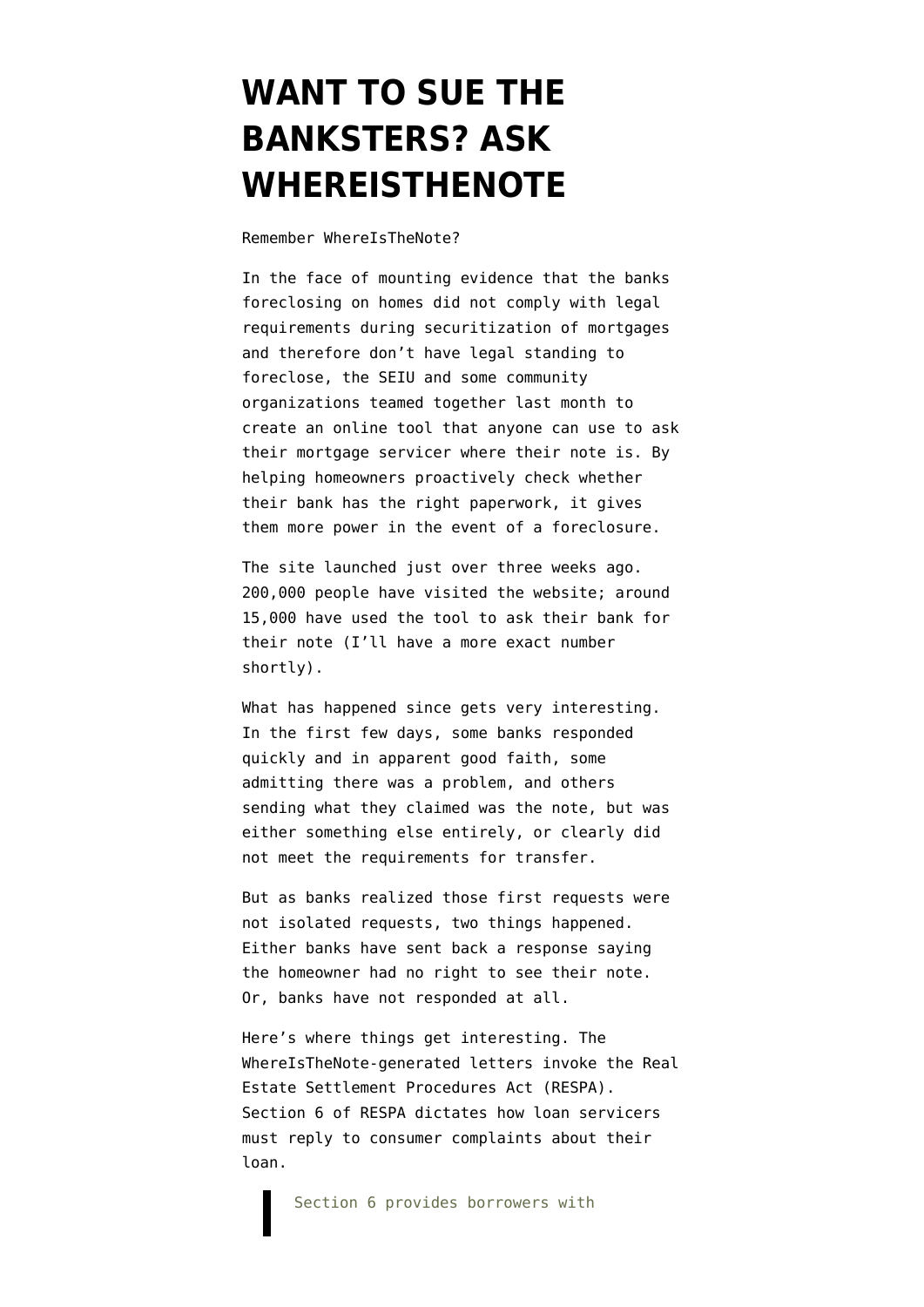important consumer protections relating to the servicing of their loans. Under Section 6 of RESPA, borrowers who have a problem with the servicing of their loan (including escrow account questions), should contact their loan servicer in writing, outlining the nature of their complaint. The servicer must acknowledge the complaint in writing within 20 business days of receipt of the complaint. Within 60 business days the servicer must resolve the complaint by correcting the account or giving a statement of the reasons for its position. Until the complaint is resolved, borrowers should continue to make the servicer's required payment.

A borrower may bring a private law suit, or a group of borrowers may bring a class action suit, within three years, against a servicer who fails to comply with Section 6's provisions. Borrowers may obtain actual damages, as well as additional damages if there is a pattern of noncompliance. [my emphasis]

In other words, RESPA says that if homeowners write their servicer and say, "I have a problem with the way you're servicing my loan," the law requires that the bank acknowledge that the homeowner has written that letter within in 20 days. And it requires that it resolve that complaint within 60 days. If banks don't do so, homeowners can sue.

So, as I said, just over three weeks after people started using this site, banks have been writing back and either telling homeowners that the complaint basically saying "I have doubts about whether you actually have legal standing to collect my mortgage payments" doesn't qualify as a "problem" under RESPA. Here's how IndyMac made such a claim in one response letter.

> Although your fax references the response as RESPA Qualified Written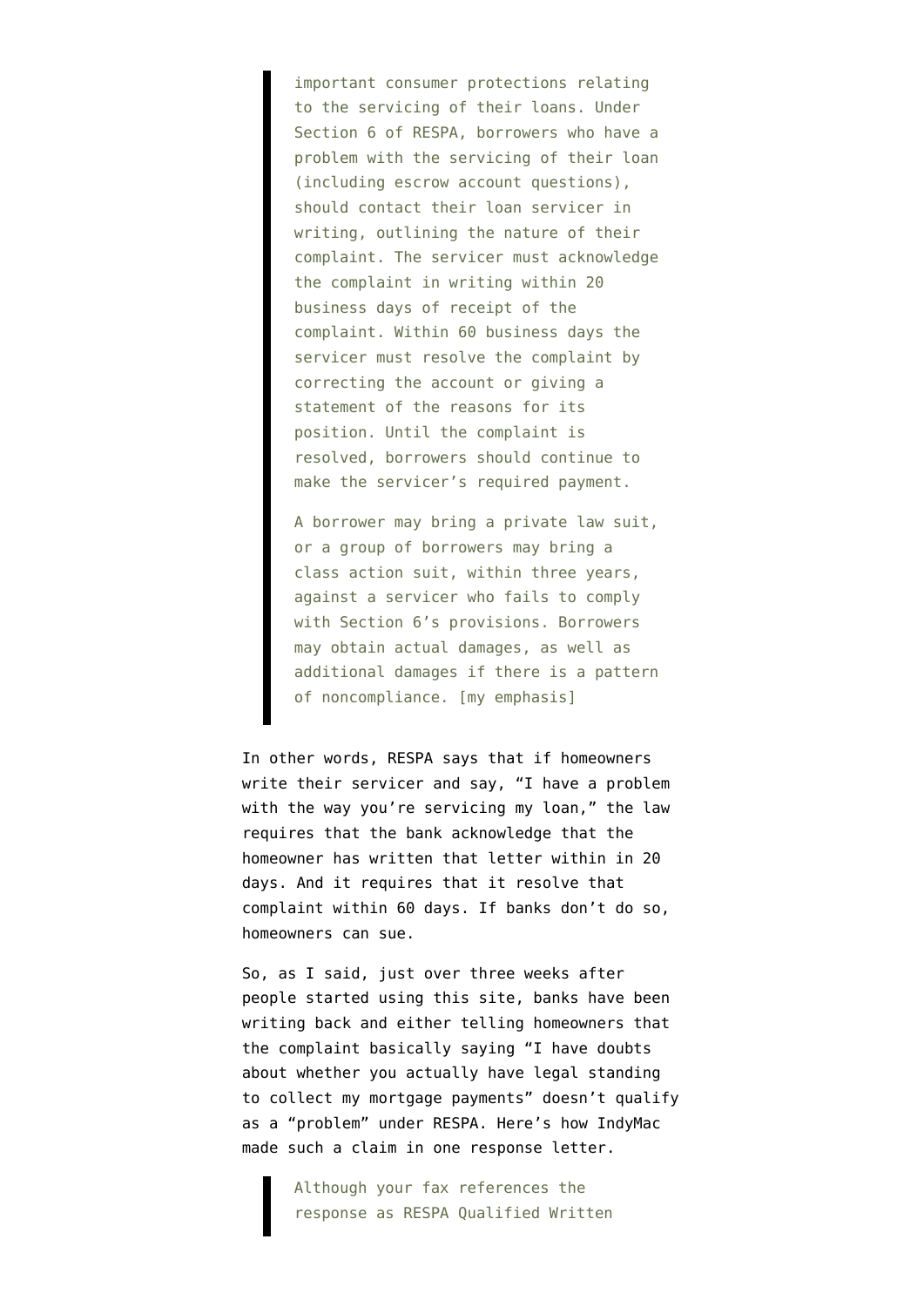Response eligible, your request actually does not qualify. The statute and case law require that the correspondence disputes the servicing of the loan and requires the sender to provide the servicer specific facts that would enable the servicer to investigate and respond. For instance, a dispute may involve a misapplication of a payment or a miscalculation of a monthly escrow amount. The statement that you are concerned about what you may have heard on the news does not qualify as a dispute with the servicing of your loan. Consequently, we are not subject to the response requirements set forth in the Real Estate Settlement Procedures Act.

In other cases–such as Citibank in my case–the bank appears to have simply let the 20-day deadline pass without a response.

Now, the genius of the WhereIsTheNote campaign is twofold. First, for the first time, someone is collecting an independent set of data about whether banks have a right to collect payment on the loan or not (there is privately available data, but it's very expensive). WhereIsTheNote has already recognized, for example, that Bank of America and its subsidiaries have adopted a uniform claim that RESPA doesn't apply in this case (of course, Bank of America is one of the most suspect banks for note problems). And WhereIsTheNote is collecting information that will show that not just those houses in foreclosure, but performing loans have note problems, proving that this is not an issue of "deadbeat" homeowners, but rather banks that are playing fast and loose with private property rights.

But more interesting is enforcement. As the section I cited above makes clear, borrowers whose banks refuse to respond to a RESPA request can sue for damages.

And as it happens, the Attorneys General in all